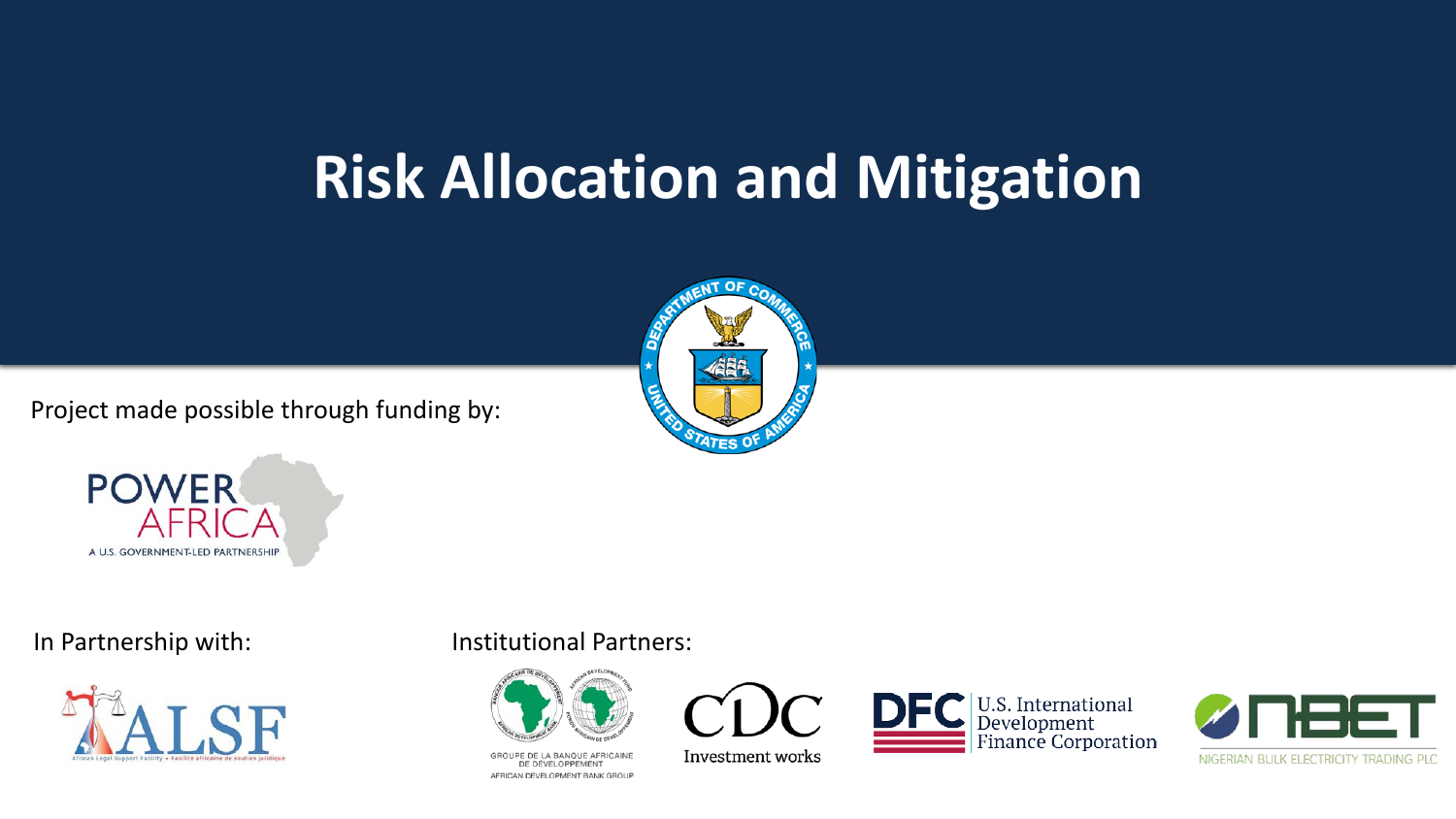# INTRODUCTION

- A successful and bankable PPA must have an equitable balance and allocation of risk among the contracting parties
	- **Risk** *should* **be allocated to the party best able to manage it.**
- Types of risks and mitigation methods vary from project to project depending on jurisdiction, regulatory framework, generation technology, etc.



**IMPROVING THE LEGAL ENVIRONMENT FOR BUSINESS WORLDWIDE U.S. Department of Commerce | CLDP**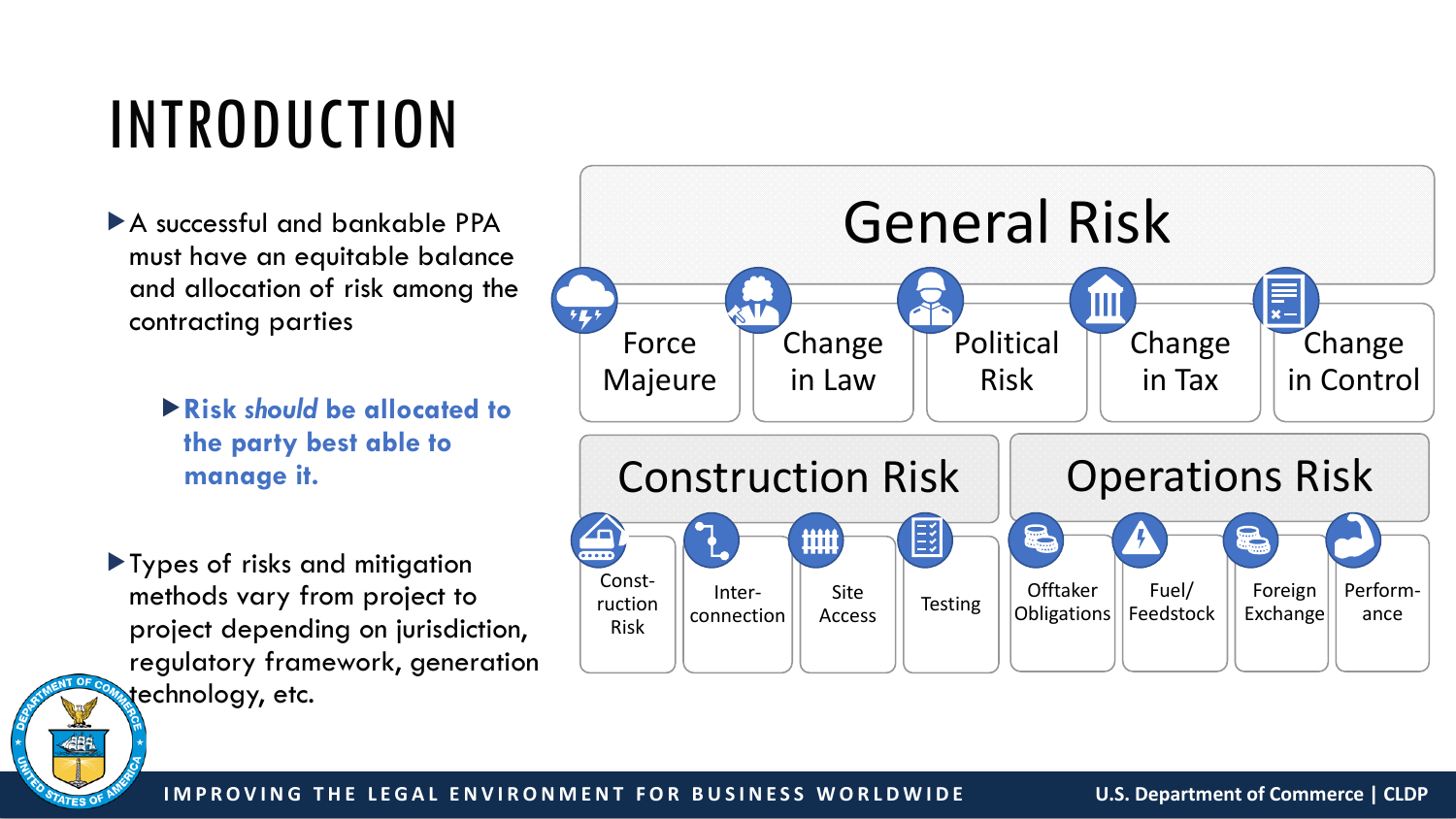### DEVELOPMENT AND CONSTRUCTION PHASE RISKS





**IMPROVING THE LEGAL ENVIRONMENT FOR BUSINESS WORLDWIDE U.S. Department of Commerce | CLDP**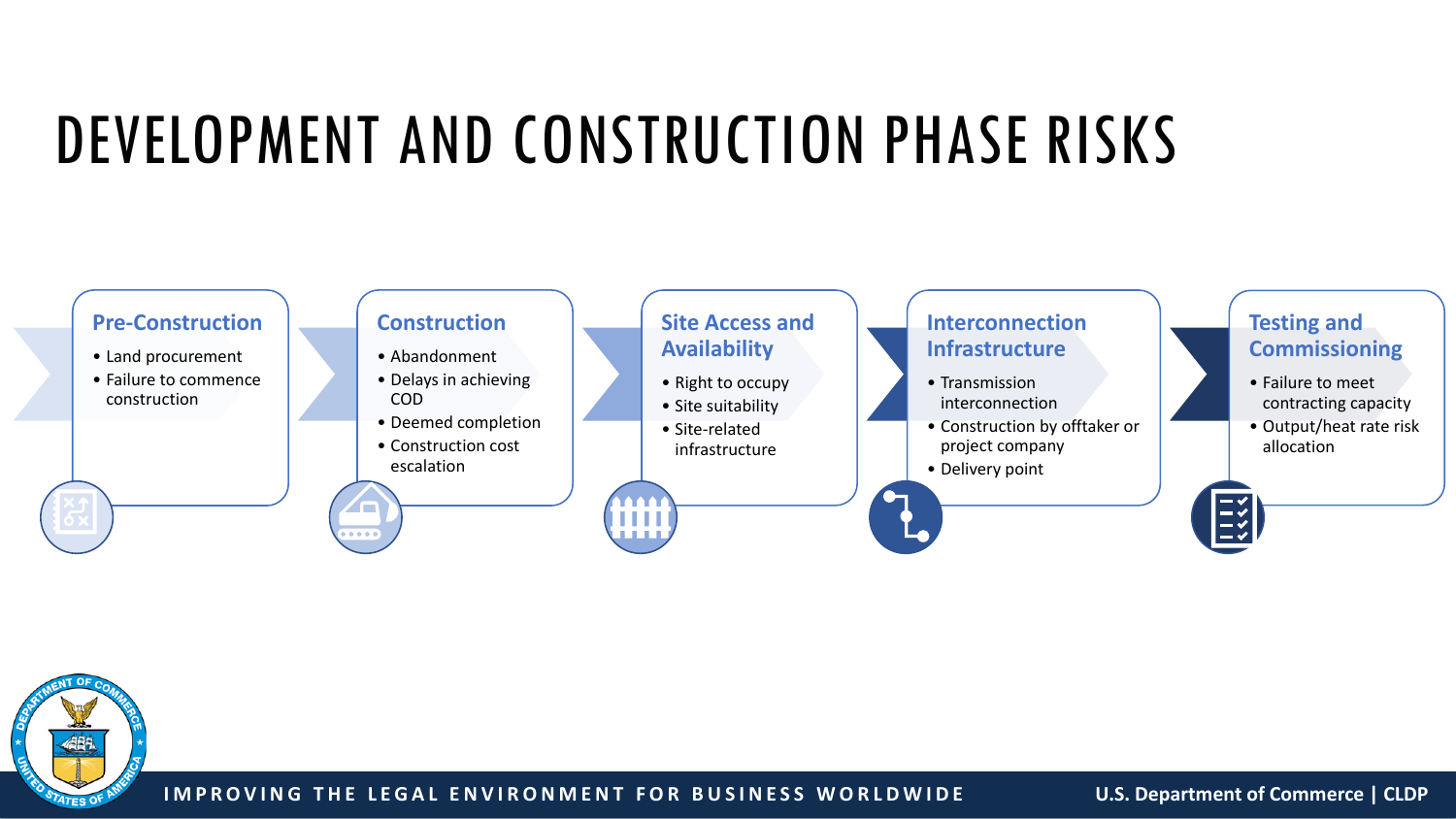### DEVELOPMENT AND CONSTRUCTION PHASE RISKS

### **Failure to Meet Contracted Capacity**

| <b>Minimum</b><br><b>Capacity</b> | <b>Contracted</b><br><b>Capacity</b> | <b>Results</b>                                                 |                                                                                                                                                                                                                                                      |
|-----------------------------------|--------------------------------------|----------------------------------------------------------------|------------------------------------------------------------------------------------------------------------------------------------------------------------------------------------------------------------------------------------------------------|
| <b>Equal or Greater</b>           | Equal or<br>Greater                  | <b>Achieved COD</b>                                            | <b>Practice Note: Renewable Energy COD</b><br><b>Testing</b><br>For renewable projects, the PPA will define a<br>contracted capacity. For COD testing, the<br>PPA will often require a minimum facility<br>capacity (60-75% of contracted capacity). |
| Equal or Greater                  | Less than                            | Project company may<br>face negative financial<br>consequences |                                                                                                                                                                                                                                                      |
| Less than                         | Less than                            | Breach of the PPA                                              |                                                                                                                                                                                                                                                      |



**IMPROVING THE LEGAL ENVIRONMENT FOR BUSINESS WORLDWIDE U.S. Department of Commerce | CLDP**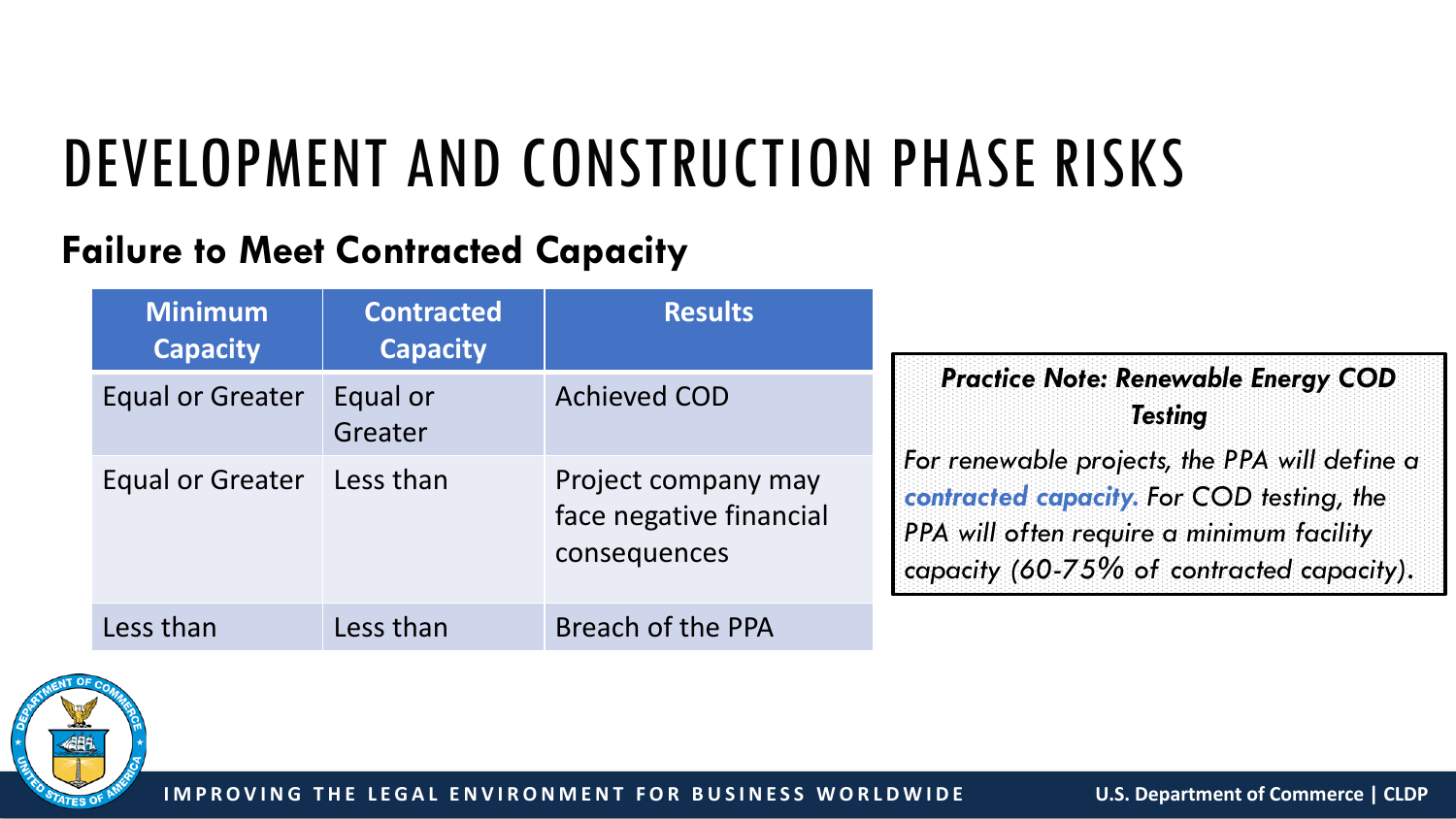# OPERATION PHASE RISKS





**IMPROVING THE LEGAL ENVIRONMENT FOR BUSINESS WORLDWIDE U.S. Department of Commerce | CLDP**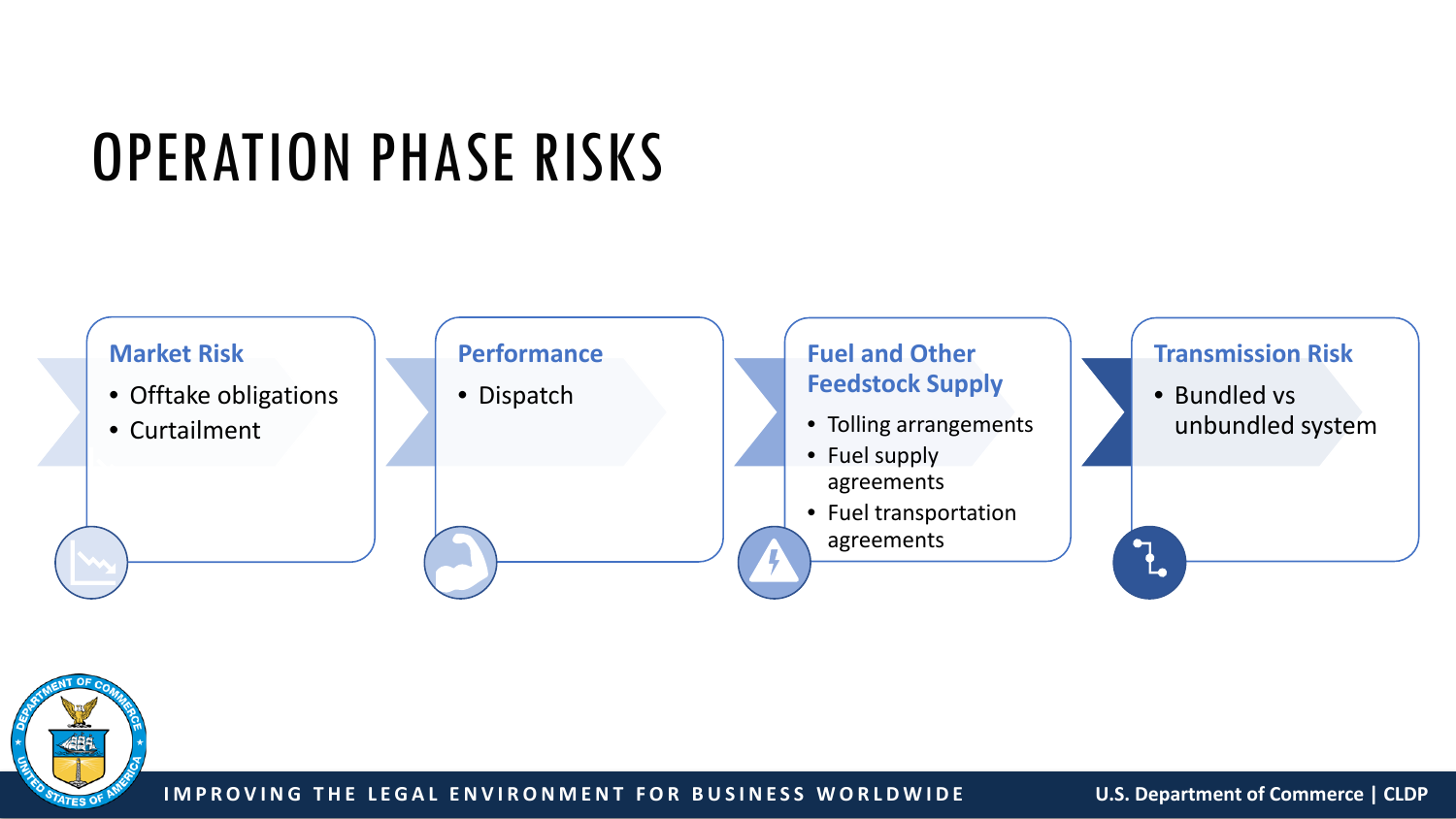### FOREIGN EXCHANGE RISKS

- $\triangleright$  Power projects can be financed in local currency or in a *reserve currency*.
	- $\triangleright$  The electricity tariff under the PPA is also normally denominated or indexed to the reserve currency that the loan is denominated in
	- $\triangleright$  Other project agreements (fuel supply agreement, operations & maintenance agreement, etc.) may also be denominated in a reserve currency

**A reserve currency is a currency that is held in large quantities by governments and central banks as part of their foreign exchange reserves.**

• **In emerging markets, power projects are almost entirely financed by reserve currency**

### Reserve Currency **Currency Currency Mismatch**

- $\triangleright$  Occurs when debt service and payment obligations are denominated in a *reserve* currency but the offtaker earns revenue in a *local* currency.
- $\blacktriangleright$  There are foreign currency adjustment mechanisms to resolve the mismatch.
	- **PPAs normally allow for periodic** adjustments if the project company incurs any losses in the conversion process
- ▶ Hybrid "reserve/local currency" financing is increasingly possible